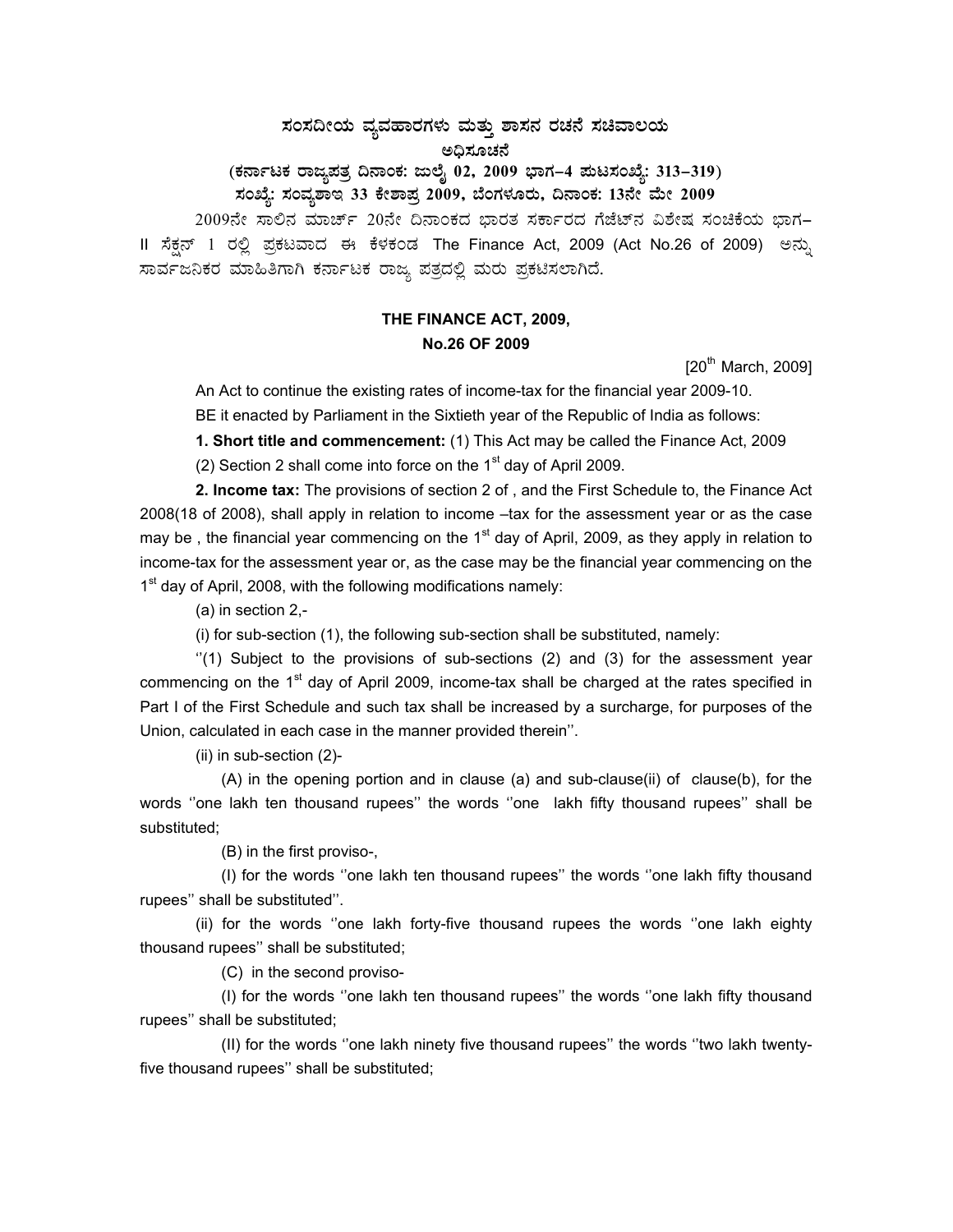(D) in the third proviso, the words, figures and letter ''as reduced by the amount of rebate of income-tax calculated under Chapter VIII-A of the Income-tax Act'', shall be omitted;

 (iii) in sub-section (3), in the opening portion, for the words'' the Income tax Act, the words figures and brackets ''the Income-tax Act, 1961 (43 of 1961) (hereinafter referred to as the Income-tax Act)'' shall be substituted;

 (iv) in sub-section (13) in clause (a), for the figures ''2008'' the figures 2009'' shall be substituted;

(b) in the First Schedule-:

(i) for Part I, the following Part shall be substituted namely:

## **``PART I**

## **INCOME-TAX**

## **Paragraph A**

(I) In the case of every individual other than the individual referred to in items (II) and (III) of this Paragraph or Hindu undivided family or association of persons or body of individuals, whether incorporated or not, or every artificial juridical person referred to in sub-clause (vii) of clause (31) of section 2 of the income -tax Act, not being a case to which any other Paragraph of this Part applies-

|                | Where the total income does not exceed             | Nil                                      |
|----------------|----------------------------------------------------|------------------------------------------|
|                | Rs. 1,50,000                                       |                                          |
| $\overline{2}$ | Where the total income exceeds Rs.                 | 10 per cent of the amount by which the   |
|                | 1,50,000 but does not exceed Rs. 3,00,000          | total Income exceeds Rs .1,50,000        |
| 3              | exceeds Rs.<br>Where the total income              | Rs.15.000 plus 20 per cent of the amount |
|                | <b>Rs</b><br>does<br>not exceed<br>3.00.000<br>but | by which the total income exceeds Rs     |
|                | .5,00,000                                          | ,3,00,000                                |
| 4              | Where<br>the<br>total<br>exceeds Rs<br>income      | Rs.55,000 plus 30 per cent of the amount |
|                | .5,00,000                                          | by which the total income exceeds Rs     |
|                |                                                    | 5,00,000                                 |

## **Rates of income-Tax**

(II) In the case of every individual being a woman resident in India, and below the age of sixty-five years at any time during the previous year:

## **Rates of income-tax**

|   | Where the total income does not exceed    | Nil                                                                 |
|---|-------------------------------------------|---------------------------------------------------------------------|
|   | Rs. 1,80,000                              |                                                                     |
| 2 | Where the total income exceeds Rs.        | 10 per cent of the amount by which the                              |
|   | 1,80,000 but does not exceed Rs. 3,00,000 | total Income exceeds Rs .1,80,000                                   |
| 3 | Where the total income exceeds Rs.        | Rs.12.000 plus 20 per cent of the amount                            |
|   | Rs<br>3.00.000<br>but does<br>not exceed  | by which the total income exceeds Rs                                |
|   | .5,00,000                                 | ,3,00,000                                                           |
| 4 | Where<br>total<br>income<br>the           | exceeds $\overline{Rs}$   Rs .52,000 plus 30 per cent of the amount |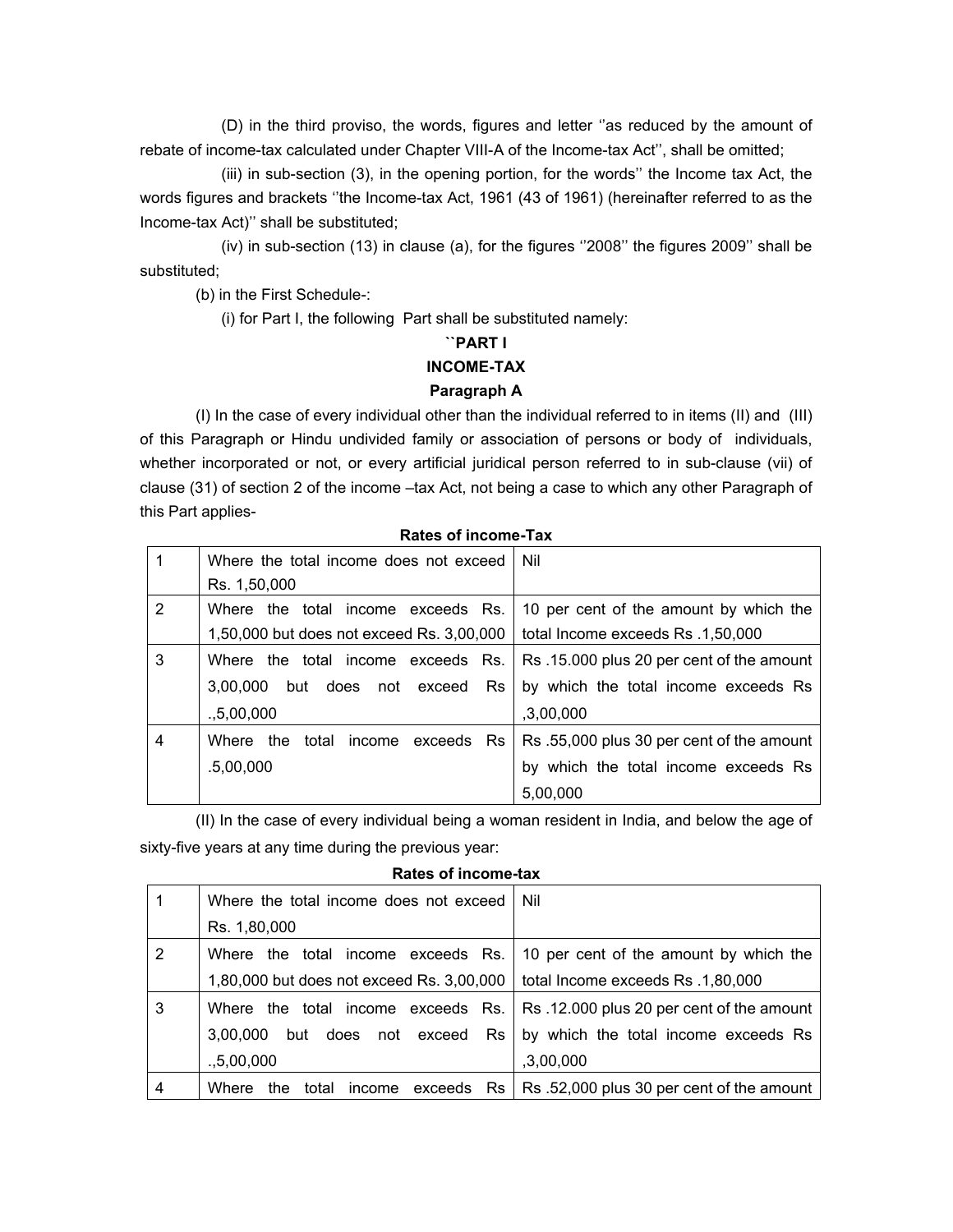| .5,00,000 | by which the total income exceeds Rs |
|-----------|--------------------------------------|
|           | 5,00,000                             |

 (III) In the case of every individual being a resident in India, who is of the age of sixty-five years or more at any time during the previous year:

| Rates of income-tax |                                             |                                          |
|---------------------|---------------------------------------------|------------------------------------------|
|                     | Where the total income does not exceed      | Nil                                      |
|                     | Rs. 2,25,000                                |                                          |
| $\overline{2}$      | Where the total income exceeds Rs.          | 10 per cent of the amount by which the   |
|                     | 2,25,000 but does not exceed Rs. 3,00,000   | total Income exceeds Rs 2,25,000         |
| 3                   | Where the total income exceeds Rs.          | Rs.7,500 plus 20 per cent of the amount  |
|                     | 3,00,000<br>Rs<br>but<br>does<br>not exceed | by which the total income exceeds Rs     |
|                     | 0.5,00,000                                  | ,3,00,000                                |
| $\overline{4}$      | total<br>Where the<br>exceeds Rs<br>income  | Rs 47,500 plus 30 per cent of the amount |
|                     | .5,00,000                                   | by which the total income exceeds Rs     |
|                     |                                             | 5,00,000                                 |

#### **Surcharge on income –tax**

The amount of income-tax computed in accordance with the preceding provisions of this Paragraph, or in section 111A or section 112, shall-

 (i) in the case of every individual or Hindu undivided family or association of persons or body of individuals having a total income exceeding ten lakh rupees, be increased by a surcharge for purposes of the Union calculated at the rate of ten per cent of such income-tax.

 (ii) in the case of every person other than those mentioned in item (i), be increased by a surcharge for purposes of the Union calculated at the rate of ten per cent. of such income-tax;

 Provided that in case of persons mentioned in item (i)above having a total income exceeding ten lakh rupees, the total amount payable as income-tax and surcharge on such income shall not exceed the total amount payable as income-tax on a total income of ten lakh rupees by more than the amount of income that exceeds ten lakh rupees.

#### **Paragraph B**

(I) In the case of every co-operative society

## **Rates of income-tax**

|                | Where the total income does not exceed   10 per cent of the total income; |                                          |
|----------------|---------------------------------------------------------------------------|------------------------------------------|
|                | Rs. 10,000                                                                |                                          |
| $\overline{2}$ | Where the total income exceeds Rs.                                        | Rs.1,000 plus 20 percent of the amount   |
|                | 10,000 but does not exceed Rs. 20,000                                     | by which the total income exceeds Rs     |
|                |                                                                           | .10.000;                                 |
| 3              | Where the total income exceeds Rs.                                        | Rs .3,000 plus 30 per cent of the amount |
|                | 20,000                                                                    | by which the total income exceeds Rs     |
|                |                                                                           | 20,000.                                  |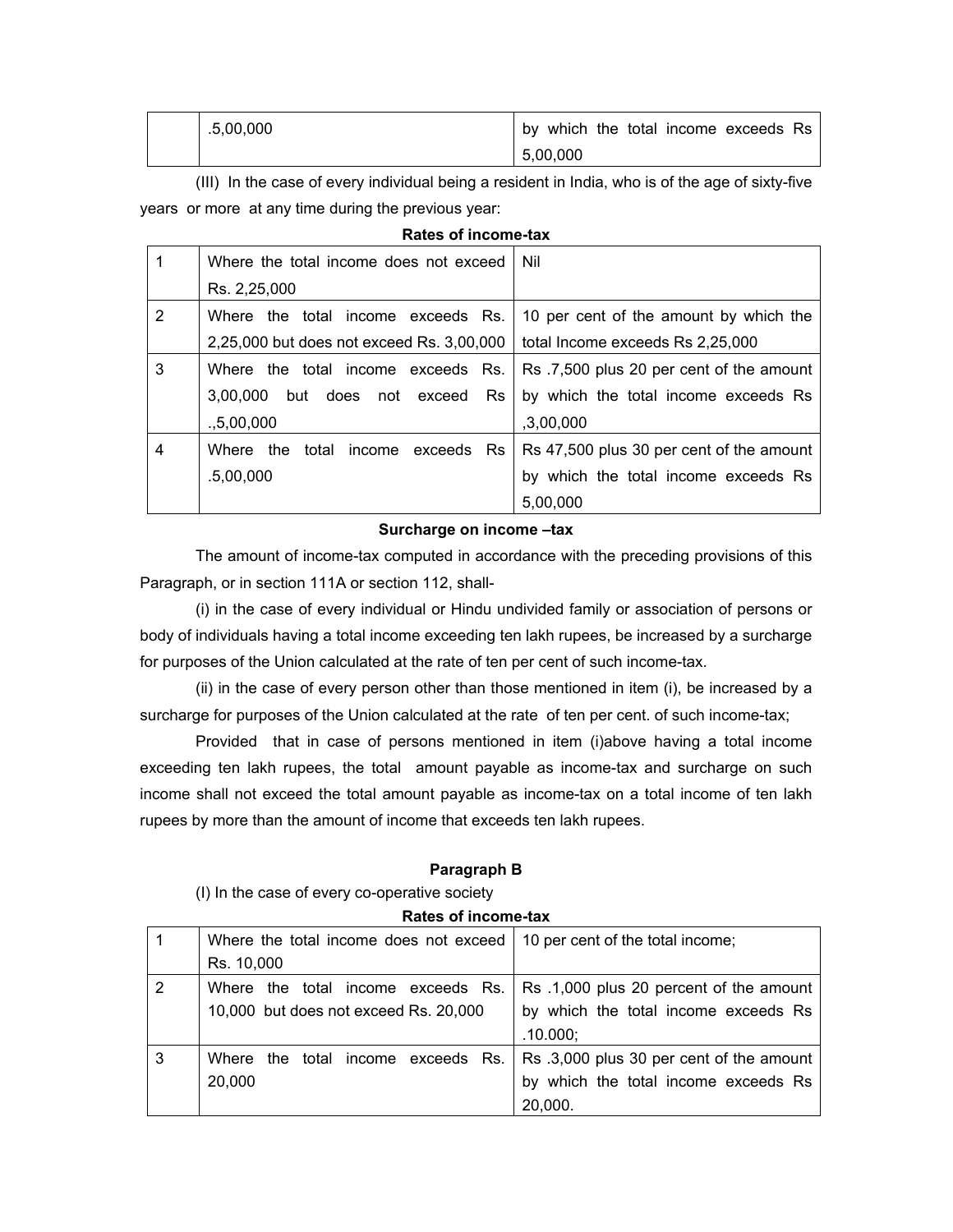#### **Paragraph C**

(I) In the case of every firm,

## **Rate of income-tax**

On the whole of the total income 30 percent

#### **Surcharge on income-tax**

The amount of income tax computed at the rate hereinbefore specified, or in section 111A or section 112, shall in the case of every firm having a total income exceeding one crore rupees, be increased by a surcharge for purposes of the Union calculated at the rate of ten percent of such income-tax:

 Provided that in the case of every firm having a total income exceeding one crore rupees, the total amount payable as income-tax and surcharge on such income shall not exceed the total amount payable as income-tax on a total income of one crore rupees by more than the amount of income that exceeds one crore rupees.

#### **Paragraph D**

In the case of every local authority,

## **Rate of income-tax**

On the whole of the total income 30 percent

#### **Paragraph E**

In the case of a company;

#### **Rates of income-tax**

50 percent

I In the case of a domestic company 30 percent of the total income

II In the case of a Company other than a domestic company (i) on so much of the total income as consists of (a) royalties received from Government or an Indian concern in pursuance of an agreement made by it with the Government

or the Indian concern after the 31<sup>st</sup> day of

March 1961 but before the  $1<sup>st</sup>$  day of April 1976;or

(b) fees for rendering technical services received from Government or an Indian concern in pursuance of an agreement made by it with the Government or the Indian concern after the  $29<sup>th</sup>$  day of February 1964 but before the  $1<sup>st</sup>$  day of April 1976 And where such agreement has in either

case, been approved by the Central Government

(ii) On the balance if any of the total income 40 percent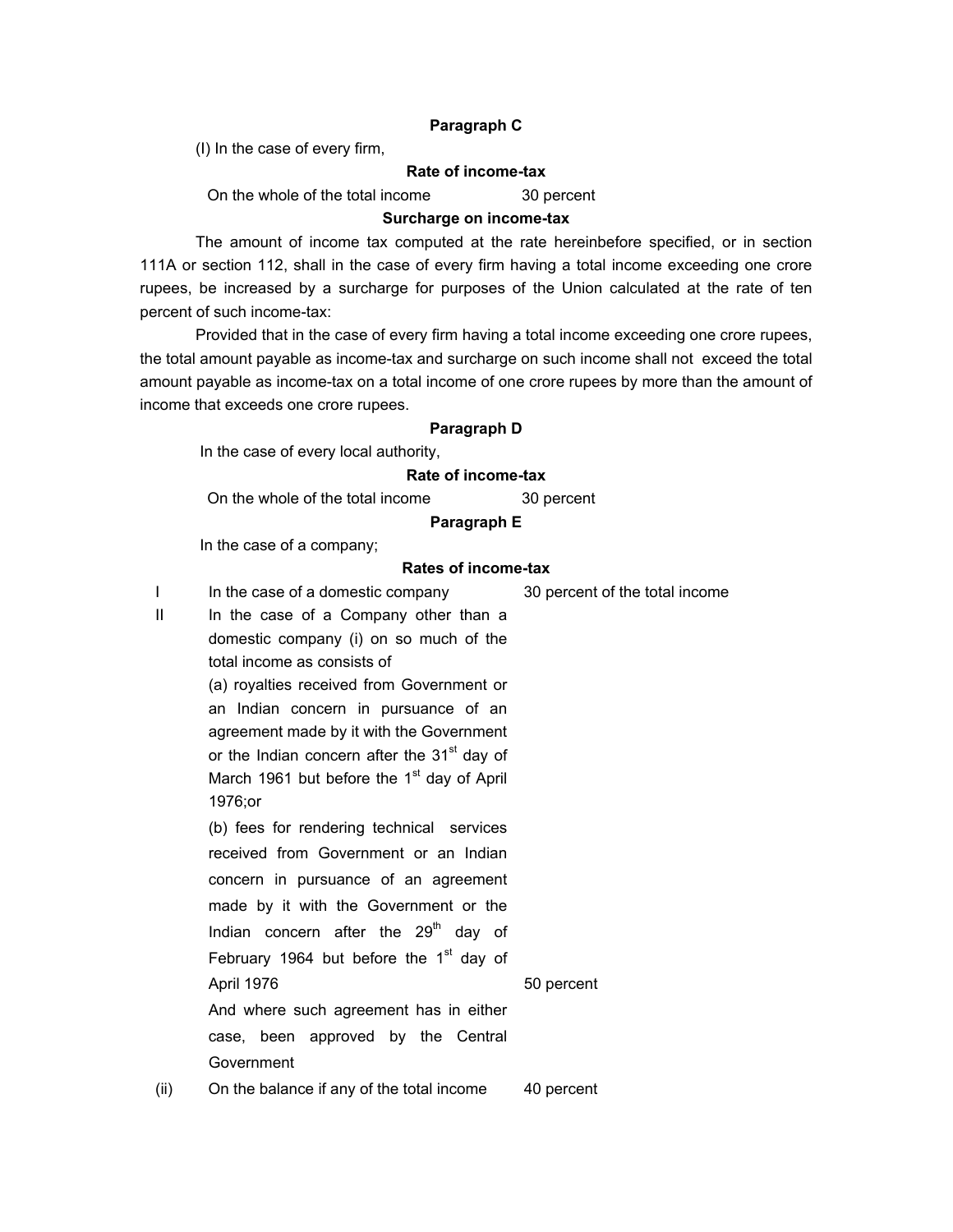#### **Surcharge on income-tax**

The amount of income-tax computed in accordance with the preceding provisions of this Paragraph, or in section 111A or section 112, shall, in the case of every company, be increased by a surcharge for purposes of the Union calculated-

 (i) in the case of every domestic company having a total income exceeding one crore rupees, at the rate of ten per cent of such income-tax;

(ii) in the case of every company other than a domestic company having a total

Income exceeding one crore rupees, at the rate of two and one-half per cent.:

 Provided that in the case of every company having a total income exceeding one crore rupees, the total amount payable as income-tax and surcharge on such income shall not exceed the total amount payable as income tax on a total income of one of crore rupees by more than the amount of income that exceeds one crore rupees."

(ii) in part IV, in rule  $8_{,}$ 

 (A) for sub- rules (1)and (2), the following sub-rules shall be substituted, namely:

 "(1) where the assessee has, in the previous year relevant to the assessment year commencing on the 1st day of April, 2009, any agricaltural income and the net result of the computation of the agricultural Income of the assessee for any one or more of the previous years relevant to the assessment year commencing on the 1 st day of April, 2001 or the 1 st day of April, 2002 or the 1<sup>st</sup> day of April, 2003 or the 1<sup>st</sup> day of April, 2004 or the 1<sup>st</sup> day of April, 2005 or the 1<sup>st</sup> day of April, 2006 or the 1<sup>st</sup> day of April, 2007 or the 1<sup>st</sup> day of April 2008, is a loss, then, for the purposes of sub-section (2) of section 2 of this Act ,-

 (i) the loss so computed for the previous year relevant to the assessment year commencing on the  $1<sup>st</sup>$  day of April, 2001, to the extent, if any, such loss has not been set off against the agricultural income for the previous year relevant to the assessment year commencing on the 1<sup>st</sup> day of April, 2002 or the 1<sup>st</sup> day of April 2003 or the 1<sup>st</sup> day of April, 2004 or the 1<sup>st</sup> day of April, 2005 or the 1<sup>st</sup> day of April, 2006 or the 1<sup>st</sup> day of April, 2007 or the 1<sup>st</sup> day of April, 2008.

 (ii) the loss so computed for the previous year relevant to the assessment year commencing on the  $1<sup>st</sup>$  day of April, 2002, to the extent, if any, such loss has not been set off against the agricultural income for the previous year relevant to the assessment year commencing on the 1<sup>st</sup> day of April, 2003 or the 1<sup>st</sup> day of April, 2004 or the 1<sup>st</sup> day of April, 2005 or the 1<sup>st</sup> day of April,. 2006 or the 1<sup>st</sup> day of April 2007 or the 1<sup>st</sup> day of April, 2008,

 (iii)The loss so computed for the previous year relevant to the assessment year commencing on the  $1<sup>st</sup>$  day of April, 2003, to the extent if any such loss has not been set off against the agricultural income for the previous year relevant to the assessment year commencing on the 1<sup>st</sup> day of April 2004, or the 1<sup>st</sup> day of April, 2005 or the 1<sup>st</sup> day of April, 2006 or the 1<sup>st</sup> day of April 2007 or the 1<sup>st</sup> day of April 2008,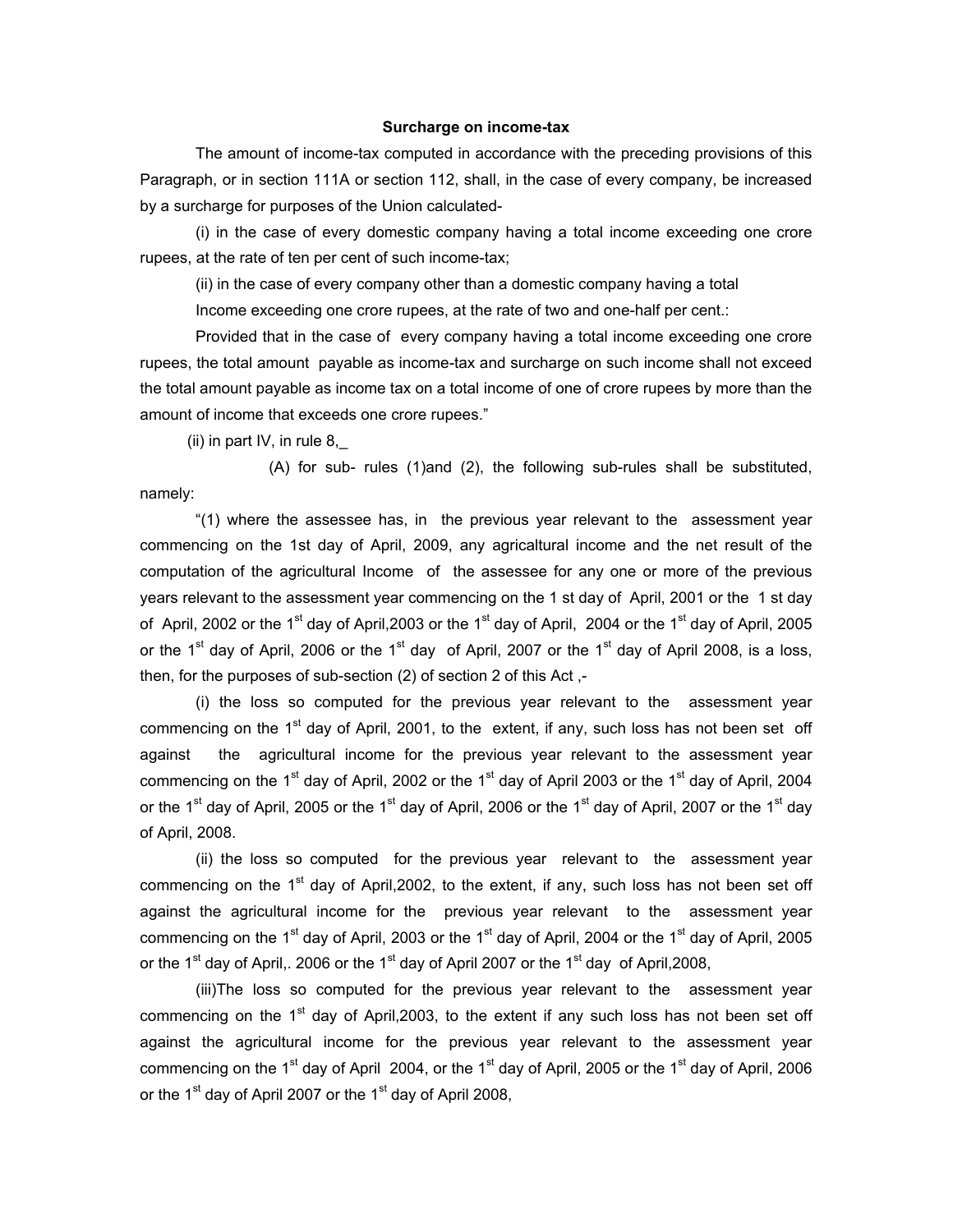(iv) the loss so computed for the previous year relevant to the assessment year commencing on the  $1<sup>st</sup>$  day of April, 2004 to the extent, if any, such loss has been set off against the agricultural income for the previous year relevant to the assessment year commencing on the 1<sup>st</sup> day of April, 2005 or the 1<sup>st</sup> day of April, 2006 or the 1<sup>st</sup> day of April 2007 or the 1st day of April 2008.

 (v) the loss so computed for the previous year relevant to the assessment year commencing on the  $1<sup>st</sup>$  day of April, 2005, to the extent if any such loss has not been set off against the agricultural income for the previous relevant to the assessment year commencing on the 1<sup>st</sup> day of April, 2006 or the 1<sup>st</sup> day of April, 2007 or the 1<sup>st</sup> day of April, 2008.

 (vi) the loss so computed for the previous year relevant to the assessment year commencing on the 1<sup>st</sup> day of April, 2006, to the extent if any, such loss has not been set off against the agricultural income for the previous year relevant to the assessment year commencing on the 1<sup>st</sup> day of April, 2007 or the 1<sup>st</sup> day of April, 2008,

 (vii) the loss so computed for the previous year relevant to the assessment year commencing on the  $1<sup>st</sup>$  day of April, 2007 to the extent if any such loss has not been set off against the agricultural income for the previous year relevant to the assessment year commencing on the  $1<sup>st</sup>$  day of April, 2008.

 (viii) the loss so computed for the previous year relevant to the assessment year commencing on the  $1<sup>st</sup>$  day of April 2008.

Shall be set off against the agricultural income of the assessee for the previous year relavent to the assessment year commencing on the 1`st day of April, 2009.

 (2) Where the assessee has in the previous year relevant to the assessment year commencing on the  $1<sup>st</sup>$  day of April, 2010, or if, by virtue of any provision of the Income-tax Act, income-tax is to be charged in respect of the income of a period other than the previous year, in such other period any agricultural income and the net result of the computation of the agricultural income of the assessee for any one or more of the previous years relevant to the assessment year commencing on the 1<sup>st</sup> day of April, 2002 or the 1<sup>st</sup> day of April, 2003 or the 1<sup>st</sup> day of April, 2004 or the 1<sup>st</sup> day of April 2005, or the 1<sup>st</sup> day of April, 2006 or the 1<sup>st</sup> day of April, 2007 or the 1<sup>st</sup> day of April, 2008 or the 1<sup>st</sup> day of April, 2009, is a loss then for the purposes of sub-section (10) of section 2 of this Act,-

 (i) the loss so computed for the previous year relevant to the assessment year commencing on the  $1<sup>st</sup>$  day of April 2002, to the extent if any, such loss has not been set off against the agricultural income for the previous year relevant to the assessment year commencing on the 1<sup>st</sup> day of April, 2003 or the 1<sup>st</sup> day of April 2004 or the 1<sup>st</sup> day of April 2005 or the 1<sup>st</sup> day of April 2006 or the 1<sup>st</sup> day of April, 2007 or the day of April, 2008 or the 1<sup>st</sup> day April 2009..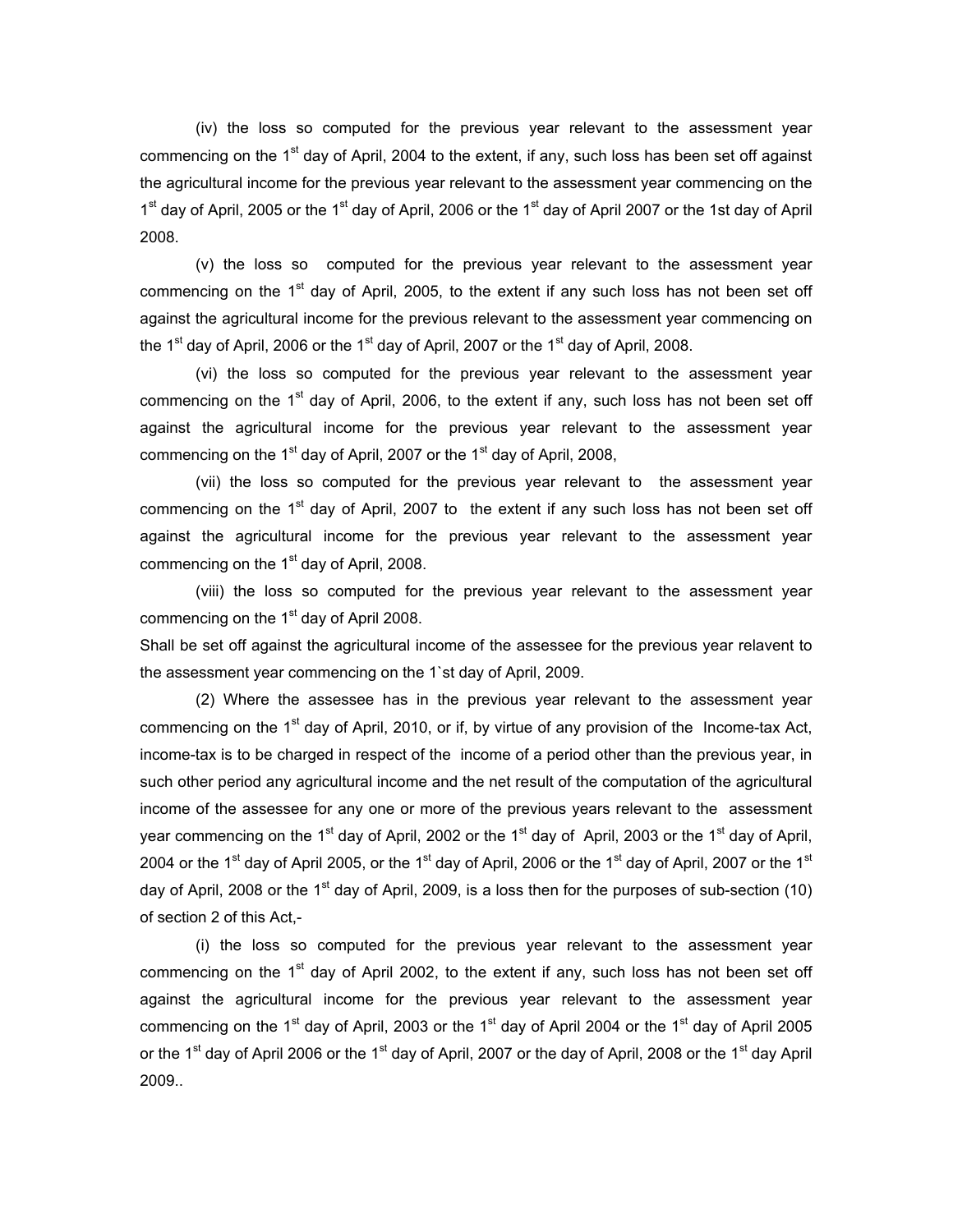(ii) the loss so computed for the previous year relevant to the assessment year commencing on the  $1<sup>st</sup>$  day of April , 2003, to the extent if any such loss has not been set off against the agricultural income for the previous year relevant to the assessment year commencing on the 1<sup>st</sup> day of April, 2004 or the 1<sup>st</sup> day of April, 2005 or the 1<sup>st</sup> day of April, 2006 or the 1<sup>st</sup> day of April 2007 or the 1<sup>st</sup> day of April, 2008 or the 1<sup>st</sup> day of April, 2009.

(iii) the loss so computed for the previous year relevant to the assessment year commencing on the  $1<sup>st</sup>$  day of April, 2004, to the extent if any such loss has not been set off against the agricultural income for the previous year relevant to the assessment year commencing on the 1<sup>st</sup> day of April 2005 or the 1<sup>st</sup> day of April, 2006 or the 1<sup>st</sup> day of April. 2007 or the 1<sup>st</sup> day of April, 2008, or the 1<sup>st</sup> day of April, 2009.

(iv) the loss so computed for the previous year relevant to the assessment year commencing on the  $1<sup>st</sup>$  day of April, 2005, to the extent if any, such, loss has not been set off against the agricultural income for the previous year relevant to the assessment year commencing on the 1<sup>st</sup> day of April, 2006 or the 1<sup>st</sup> day of April, 2007 or the 1<sup>st</sup> day of April 2008 or the  $1<sup>st</sup>$  day of April, 2009.

(v) the loss so computed for the previous year relevant to the assessment year commencing on the  $1<sup>st</sup>$  day of April, 2006, to the extent, if any, such loss has not been set off against the agricultural income for the previous year relevant to the assessment year commencing on the 1<sup>st</sup> day of April, 2007 or the 1<sup>st</sup> day of April 2008 or the 1<sup>st</sup> day of April 2009.

(vi) the loss so computed for the previous year relevant to the assessment year commencing on the  $1<sup>st</sup>$  day of April, 2007, to the extent if any, such loss has not been set off against the agricultural income for the previous year relevant to the assessment year commencing on the 1<sup>st</sup> day of April, 2008 of the 1<sup>st</sup> day of April 2009.

(vii) the loss so computed for the previous year relevant to the assessment year commencing on the  $1<sup>st</sup>$  day of April, 2008, to the extent if any such loss has not been set off against the agricultural income for the previous year relevant to the assessment year commencing on the  $1<sup>st</sup>$  day of April, 2009.

(viii) the loss so computed for the previous year relevant to the assessment year commencing on the  $1<sup>st</sup>$  day of April, 2009.

Shall be set off against the agricultural income of the assessee for the previous year relevant to the assessment year commencing on the  $1<sup>st</sup>$  day of April, 2010",

(B) for sub-rule (4), the following sub-rule shall be substituted, namely:

 ''(4) Notwithstanding anything contained in this rule, no loss which has not been determined by the Assessing Officer under the provisions of these rules or the rules contained in Part IV of the First Scheduled to the Finance Act, 2001 (14 of 2001), or of the First Schedule to the Finance, Act, 2002 (20 of 2002) or, of the First Schedule to the Finance Act, 2003 (32 of 2003) or of the First Schedule to the Finance (No 2) Act, 2004 (23 of 2004), or of the First